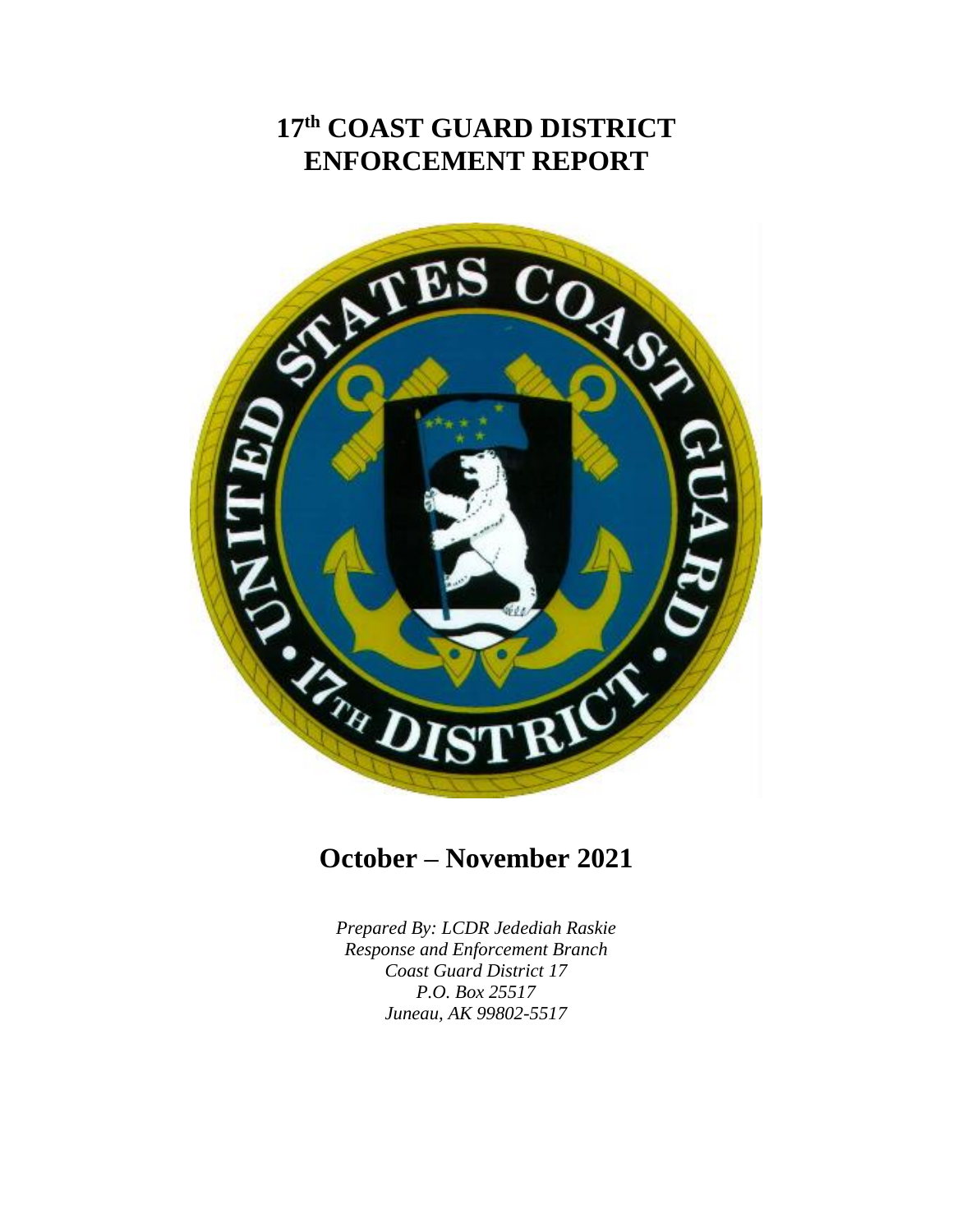| <b>Table of Contents</b> | Page |
|--------------------------|------|
|                          |      |
|                          |      |
|                          |      |
|                          |      |
|                          |      |
|                          |      |
|                          |      |
|                          |      |
|                          |      |
|                          |      |
|                          |      |

### **Appendices**

|--|--|--|

## **Figures**

### **List of Abbreviations**

| еня от троот с гангоня                             |                                                     |
|----------------------------------------------------|-----------------------------------------------------|
| <b>AVDET</b> – Aviation Detachment                 | MEDEVAC – Medical Evacuation                        |
| CFVS - Commercial Fishing Vessel Safety            | MEDICO – Passing medical advice at sea              |
| $CGC - Coast Guard$ Cutter                         | NOV – Notice of Violation                           |
| $DIW - Dead$ in the Water                          | NPSC – North Pacific SAR Coordinator                |
| EPIRB – Emergency Position Indicating Radio Beacon | $NVG - Night Vision Goggles$                        |
| FBS – Russian Federal Border Service               | $PCC - Cabin Curuser$                               |
| FCH – Charter Fishing Vessel                       | PD - Police Department                              |
| FLL - Long Line Vessel                             | POB – Persons on board                              |
| FF/V – Foreign Fishing Vessel                      | PRA – Pleasure craft, run about                     |
| FOL – Forward Operating Location                   | PRC – People's Republic of China                    |
| FPB – Pot Fishing Vessel                           | RFMO - Regional Fisheries Management Org.           |
| FTS - Stern Trawl Vessel                           | $SAR - Search$ and Rescue                           |
| GOA – Gulf of Alaska                               | SARSAT – Search and Rescue Satellite Aided Tracking |
| HC-130 – USCG Fixed-Wing Aircraft                  | SEZ - Seizure                                       |
| HEC/MEC - High/Medium Endurance Cutters            | SMC – SAR Mission Coordinator                       |
| HFP - Health Force Partners                        | <b>TERM</b> - Termination                           |
| $HH65/60 - CG$ helicopter                          | UMIB – Urgent Marine Info Broadcast                 |
| HSDN - High Seas Drift Net                         | $WHEC - 378ft High Endurance$ Cutter                |
| IFQ - Individual Fishing Quota                     | WLB – 225ft Buoy Tender                             |
| IUU - Illegal, Unregulated, and Unreported Fishing | WMSL - 418ft National Security Cutter               |
| $IVO - In the vicinity of$                         | WPB - 110ft Patrol Boat                             |
| MARB - Marine Assistance Request Broadcast         |                                                     |
| MBL – US/Russian Maritime Boundary                 |                                                     |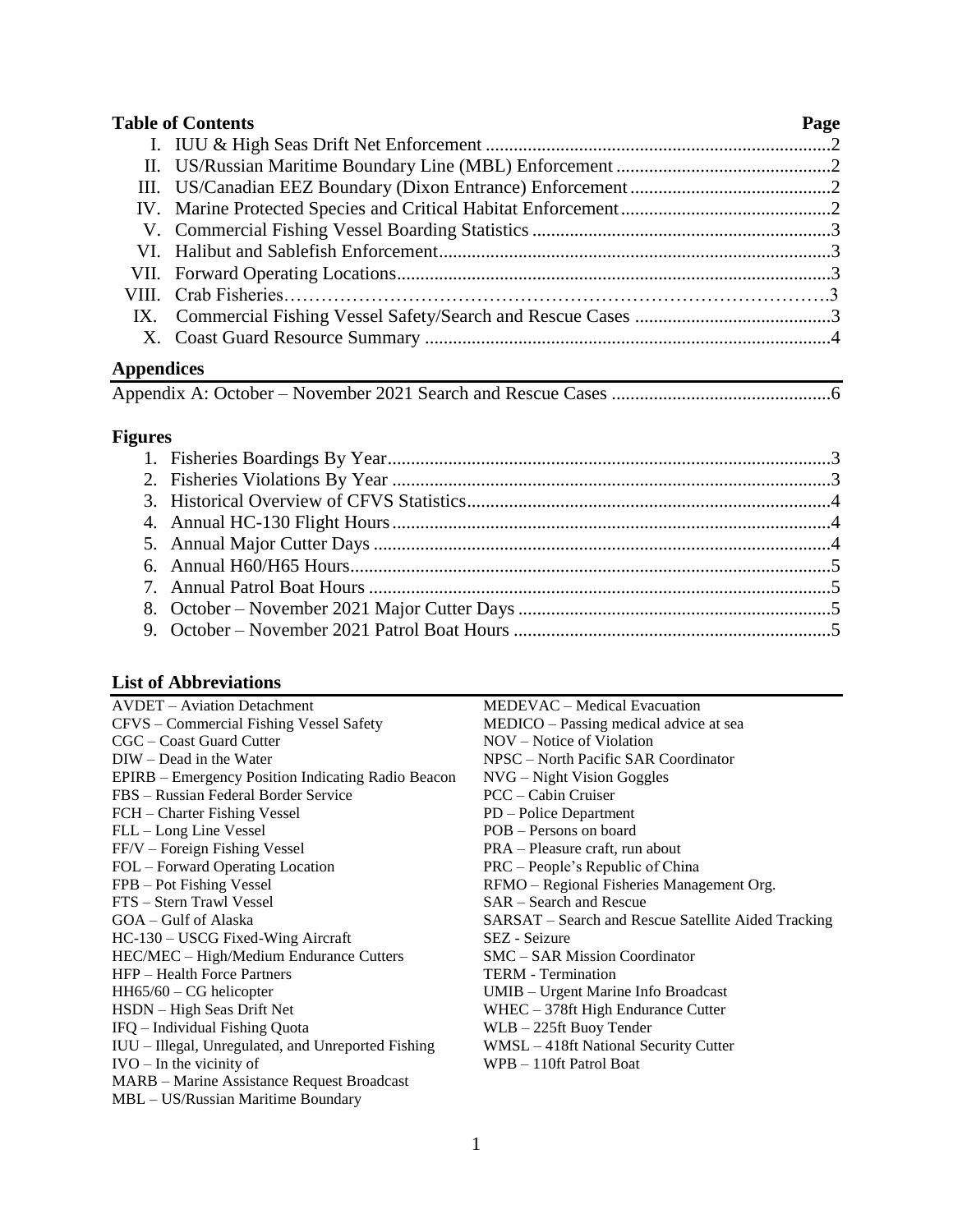#### **I. IUU Fishing & High Seas Drift Net (HSDN) Enforcement**

Operation North Pacific Guard (NPG) is an annual high seas U.S. fisheries law enforcement operation designed to detect and deter all types of illegal, unreported, and unregulated (IUU) fishing activity, including large-scale high seas pelagic drift-net (herein HSDN) fishing, in accordance with multilateral and bilateral international agreements to which the United States is party. Operation NPG advances U.S. goals for the conservation and management of high seas fisheries resources and is our at-sea enforcement contribution to a multilateral effort by North Pacific rim nations to eliminate IUU fishing activity from the North Pacific. This is in support of the Western and Central Pacific Fisheries Commission (WCPFC), North Pacific Fisheries Commission (NPFC), and North Pacific Anadromous Fisheries Commission (NPAFC) regional fisheries management organizations (RFMOs).

CGC BERTHOLF began Operation NPG on the high seas on 01 September. Operation NPG also included AIRSTA Kodiak C-130 and Canadian DSH-8 aircraft support, seven international ship riders from Canada and Korea, and two NOAA Office of Law Enforcement ship riders. During the 51 Day cutter patrol, BERTHOLF conducted 28 boardings (19 NPFC and 9 WCPFC). The operation yielded 42 violations including 25 serious violations of RFMO Conservation and Management Measures. Of note, 689 Shark fins and 25 salmon were discovered on these boardings and reported to the respective RFMOs. During the patrol, 10 PRC and 1 Russian Flagged NPFC-registered vessels refused boardings, resulting in a potentially serious violation for each of those vessels. The Coast Guard will be provided an opportunity for further briefing and discussion during the February 2022 Council Meeting.

#### **II. U.S./Russian Maritime Boundary Line (MBL) Enforcement**

Overall the Coast Guard detected an average of 5-6 vessel per day within 20 nautical miles of the MBL. There have been no detected incursions by FF/Vs into the U.S. EEZ this year.

#### **III. U.S./Canadian EEZ Boundary (Dixon Entrance) Enforcement**

Light fishing activity occurred during the reporting period along the U.S.-Canadian EEZ boundary in the vicinity of Dixon Entrance. All Canadian fishing vessels sighted were south of the A-B line, and the Coast Guard detected no incursions into U.S. waters.

#### **IV. Marine Protected Resources and Critical Habitat Enforcement**

The Coast Guard monitors more than 151 critical habitat areas around Alaska each month as part of routine cutter and aircraft patrol activity. During the reporting period, Air Stations Kodiak completed 2 marine mammal survey flights with embarked NOAA agents.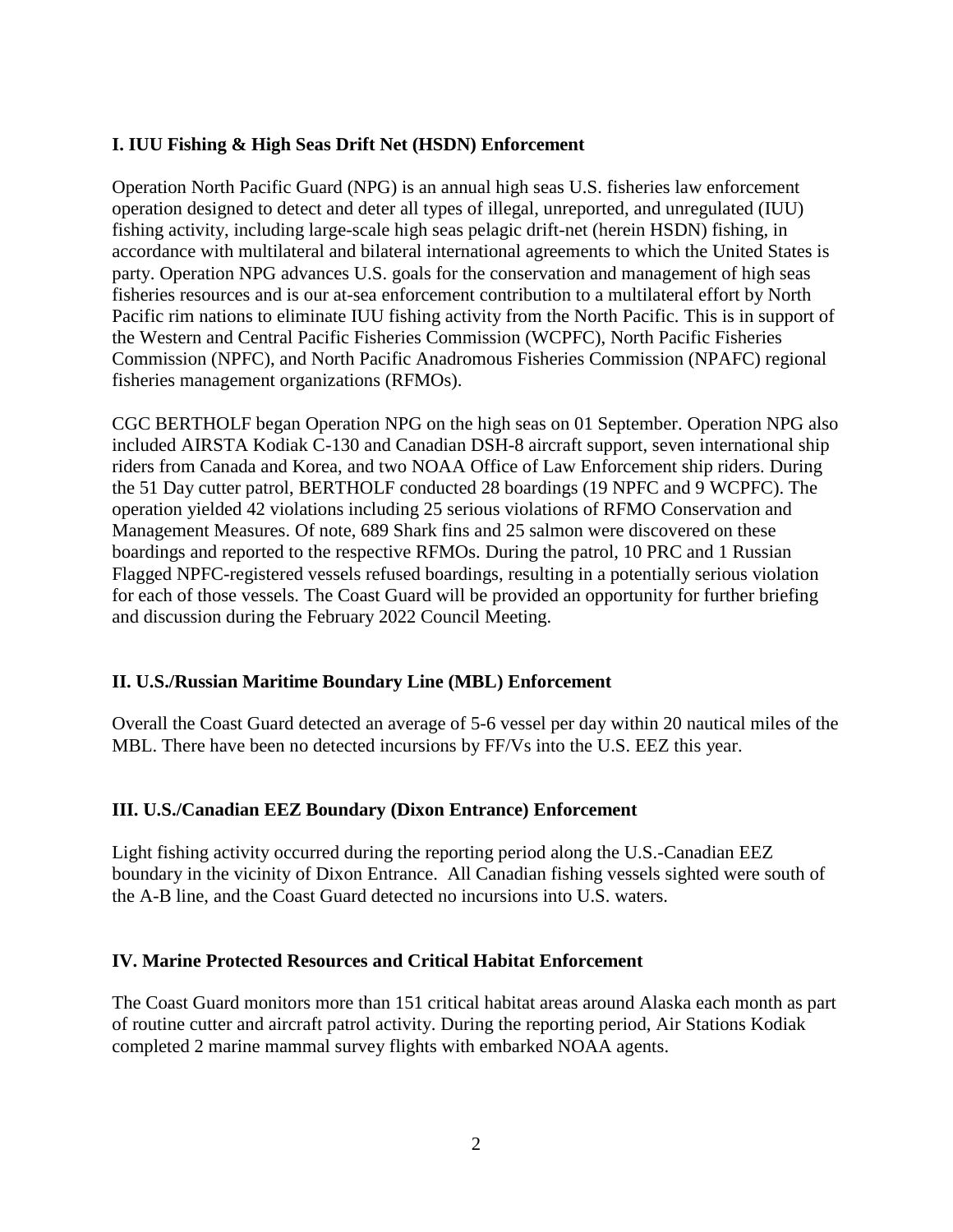### **V. Commercial Fishing Vessel Boarding Statistics**

The U.S. Coast Guard conducted 22 federal fisheries boardings during the reporting period. No fisheries violations were detected during these boardings. Figures 1 and 2 show the historic trends for boardings and violations.



### **October – November 2020 Boardings**





| <b>October – November 2021 Boardings</b> |       |
|------------------------------------------|-------|
|                                          |       |
|                                          |       |
| Violation Rate:                          | $0\%$ |

#### **VI. Halibut and Sablefish Enforcement**

Coast Guard assets completed 18 boardings on commercial, charter, and recreational vessels targeting halibut and sablefish during the reporting period. 11 boardings were of IFQ halibut or IFQ sablefish vessels, detecting 0 fisheries violations. 0 boardings were of Charter halibut vessels. 7 boardings were of recreational halibut vessels, detecting 0 fisheries violations.

#### **VII. Forward Operating Locations**

Due to the Bristol Bay King Crab fishery being closed, and minimal fishing vessel activity, Air Station Kodiak deployed aircraft to Cold Bay for intermittent periods of high vessel activity.

#### **VIII. Crab Fisheries**

The MH-60 is scheduled to return to Cold Bay on 15 January 2020 as activity increases in the Bering Sea and Aleutian Island crab and trawl fisheries.

#### **IX. Commercial Fishing Vessel Safety/Search and Rescue Cases**

During the reporting period, the Coast Guard did not detect any safety violations on any fishing vessels.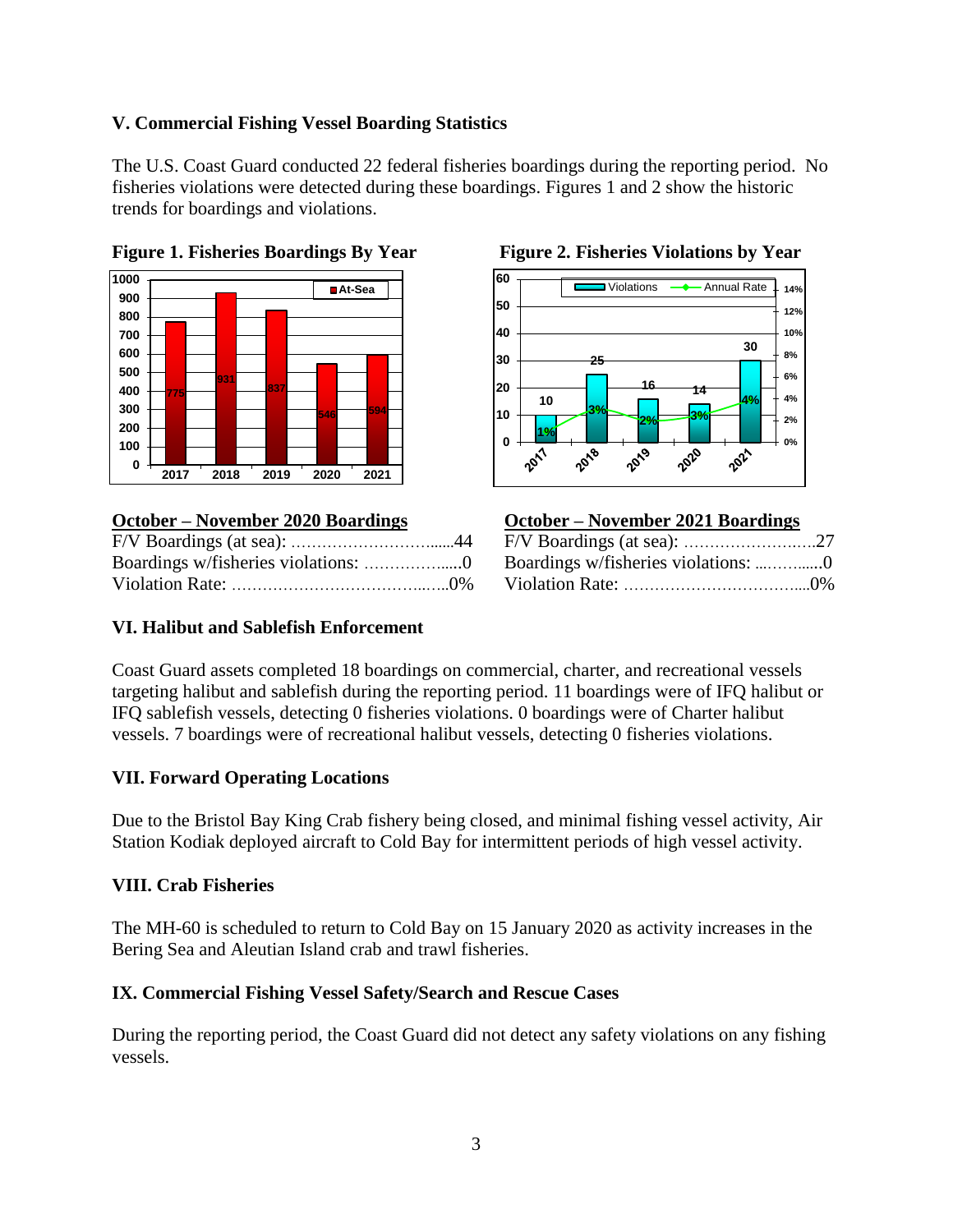The Coast Guard conducted 3 search and rescue (SAR) cases involving fishing vessels in U.S. waters, resulting in 5 lives saved, 0 lives lost, and 0 vessels lost during the reporting period. Appendix A provides a comprehensive list of SAR cases involving fishing vessels over the reporting period.

#### **Figure 3. Historical Overview of CFVS Statistics**

#### **39 5 <sup>6</sup> <sup>6</sup>**  $\frac{12}{5}$  |  $\frac{1}{5}$  9 **2018 2019 2020 2021 Lives Saved Sinkings Lives Lost**

#### **Safety Statistics by Year**

#### **X. Coast Guard Resource Summary**

Figures 4 - 7 show the *annual* aircraft law enforcement hours, Medium and High Endurance Cutter days, and Patrol Boat hours used in the Seventeenth District. Figures 8-9 show the same information over the last three years for major cutters and patrol boats over the *reporting period only*.





**Figure 4. Annual HC-130 Hours Figure 5. Annual Major Cutter Days**

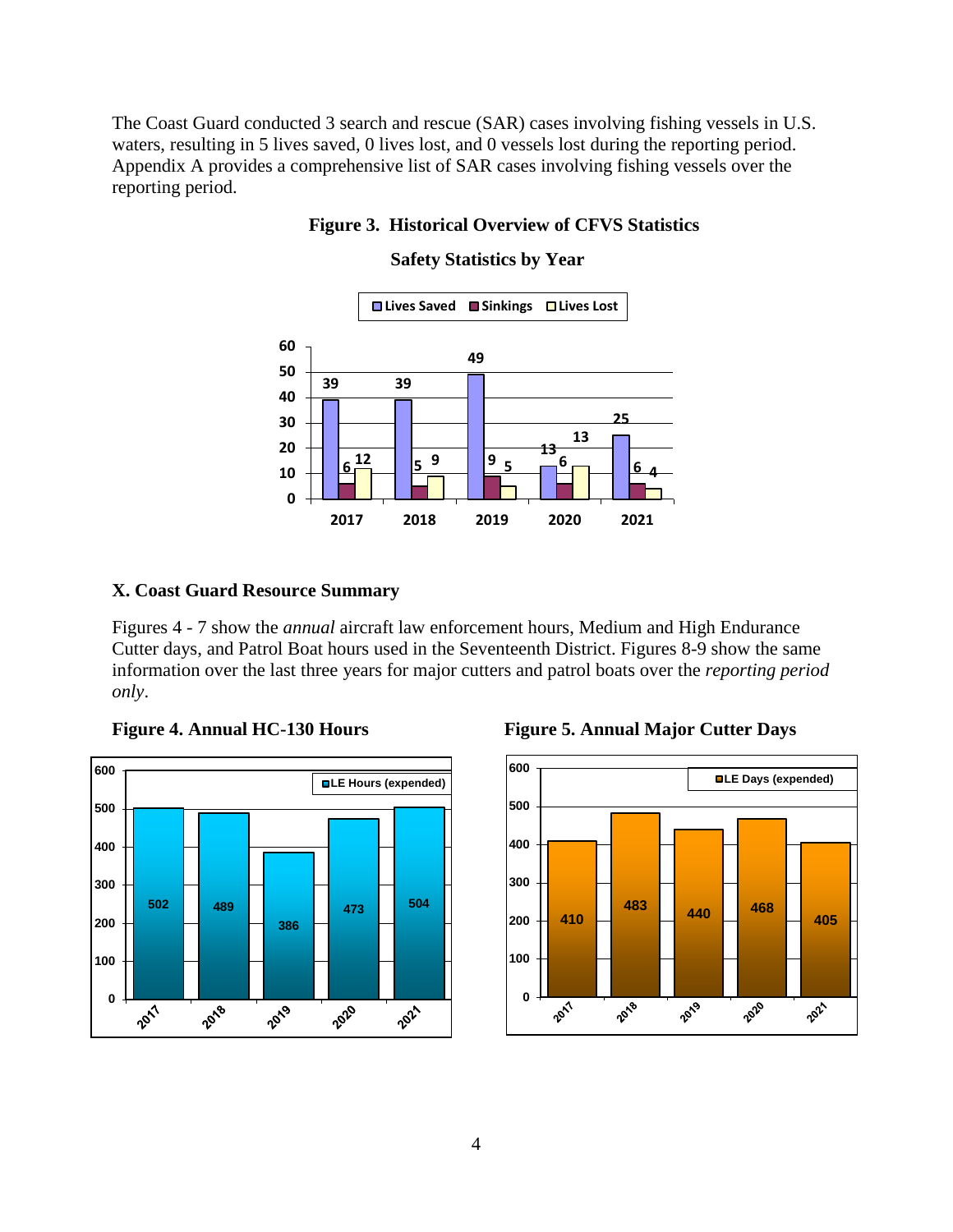### **October – November 2020 October – November 2021**

|  | Total Cutter patrol122 days         |  |
|--|-------------------------------------|--|
|  | 4 WPBs patrolled33 days             |  |
|  |                                     |  |
|  |                                     |  |
|  | *All WHECs have been decommissioned |  |
|  | 2 WMSLs patrolled30 days            |  |





| Total Cutter patrol 103 days | Total Cutter patrol122 days         |  |
|------------------------------|-------------------------------------|--|
|                              | 4 WPBs patrolled33 days             |  |
|                              |                                     |  |
|                              |                                     |  |
|                              | *All WHECs have been decommissioned |  |
|                              | 2 WMSLs patrolled30 days            |  |

| HC-130s flew 110 hours |  |
|------------------------|--|
|                        |  |

**Figure 6. Annual H60/65 Hours Figure 7. Annual Patrol Boat Hours**



### **Figure 8. Oct-Nov Major Cutter Days Figure 9. Oct-Nov Patrol Boat Hours**